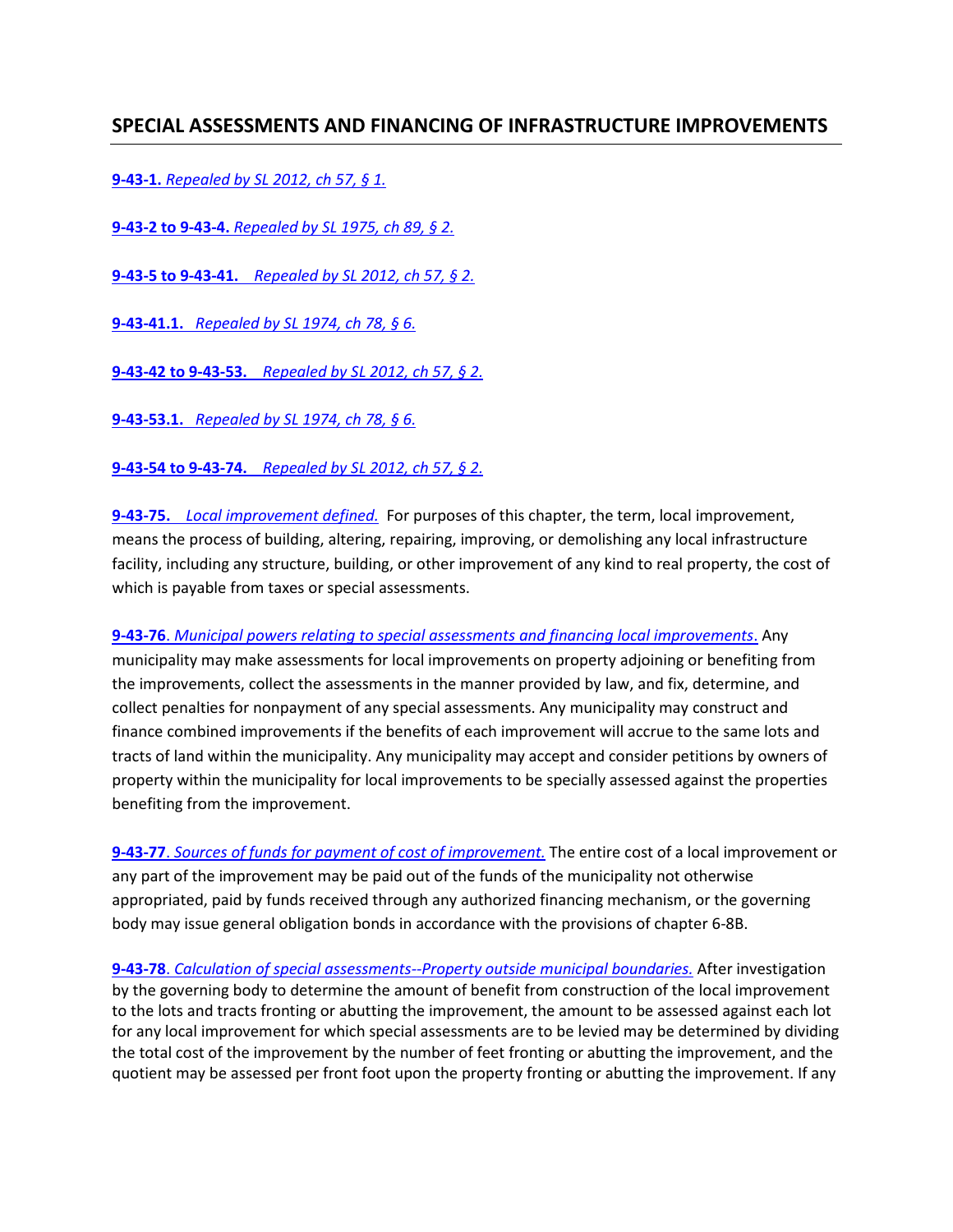of the property assessed is outside of municipal boundaries, the amount levied and assessed may not be collected unless the property has been annexed into the municipality.

**9-43-79**. *[Assessment according to special benefit.](http://sdlegislature.gov/Statutes/Codified_Laws/DisplayStatute.aspx?Type=Statute&Statute=9-43-79)* In lieu of the method prescribed in § 9-43-78, the governing body may provide by resolution that the costs of the local improvement shall be assessed against all lots and tracts according to the benefits determined by the governing body to accrue to each lot and tract from the construction of the improvement. In such event the governing body shall make an investigation and shall determine the amount in which each lot and tract will be specially benefitted by the construction of the improvement and shall assess against each lot and tract the amount, not exceeding the special benefit, as is necessary to pay its just portion of the total cost of the work to be assessed.

**9-43-80**. *[Total benefit of local improvement.](http://sdlegislature.gov/Statutes/Codified_Laws/DisplayStatute.aspx?Type=Statute&Statute=9-43-80)* The total benefit of the local improvement may not be deemed to be less than the total cost of the improvement, including the contract price and all the engineering, inspection, publication, fiscal, legal, and other expenses incidental to the improvement.

**9-43-81**. *[Plans and specifications.](http://sdlegislature.gov/Statutes/Codified_Laws/DisplayStatute.aspx?Type=Statute&Statute=9-43-81)* If the governing body deems it necessary that a local improvement to be financed in total or in part by special assessment be constructed or maintained, it shall cause plans and specifications showing the location, arrangement, form, size, and materials to be used in the construction to be prepared by the city engineer or other competent person. The plans and specifications shall be filed in the office of the finance officer and available for examination by any interested party.

**9-43-82**. *[Proposed resolution of necessity--Public hearing.](http://sdlegislature.gov/Statutes/Codified_Laws/DisplayStatute.aspx?Type=Statute&Statute=9-43-82)* If the governing body deems it necessary that a local improvement to be financed in total or in part by special assessment be constructed or maintained, and after plans and specifications have been filed with the finance officer, the governing body shall draft a proposed resolution of necessity for the improvement and shall schedule a public hearing on the resolution.

The proposed resolution of necessity shall include the general nature of the proposed improvement, the material to be used or materials from which a choice may be made, an estimate of the total cost or cost per linear foot, a description of the classes of lots to be assessed and of the method of apportioning the benefits to the lots.

If it is deemed expedient for the municipality to assume and pay any portion of the cost of the improvement, the proposed resolution may so provide, or the portion to be assumed may be provided by a subsequent resolution.

The proposed resolution may provide that the municipality will pay any definite, specified portion or all of the cost of the improvements in street and alley intersections.

The proposed resolution may provide that the municipality will pay any definite, specified portion or all of the cost of improvements fronting or abutting on the side of a corner lot, or it may provide that that portion of the cost may be spread as an area tax on the properties benefitting from the improvement. The proposed resolution of necessity shall state that details, plans, and specifications may be reviewed at the finance office during regular office hours.

Multiple improvements may be embraced by one resolution of necessity if the general nature of each improvement is stated.

**9-43-83**. *[Notice of hearing--Publication.](http://sdlegislature.gov/Statutes/Codified_Laws/DisplayStatute.aspx?Type=Statute&Statute=9-43-83)* The notice of hearing on the proposed resolution of necessity shall contain the time and place of the hearing and shall state that the governing body will consider any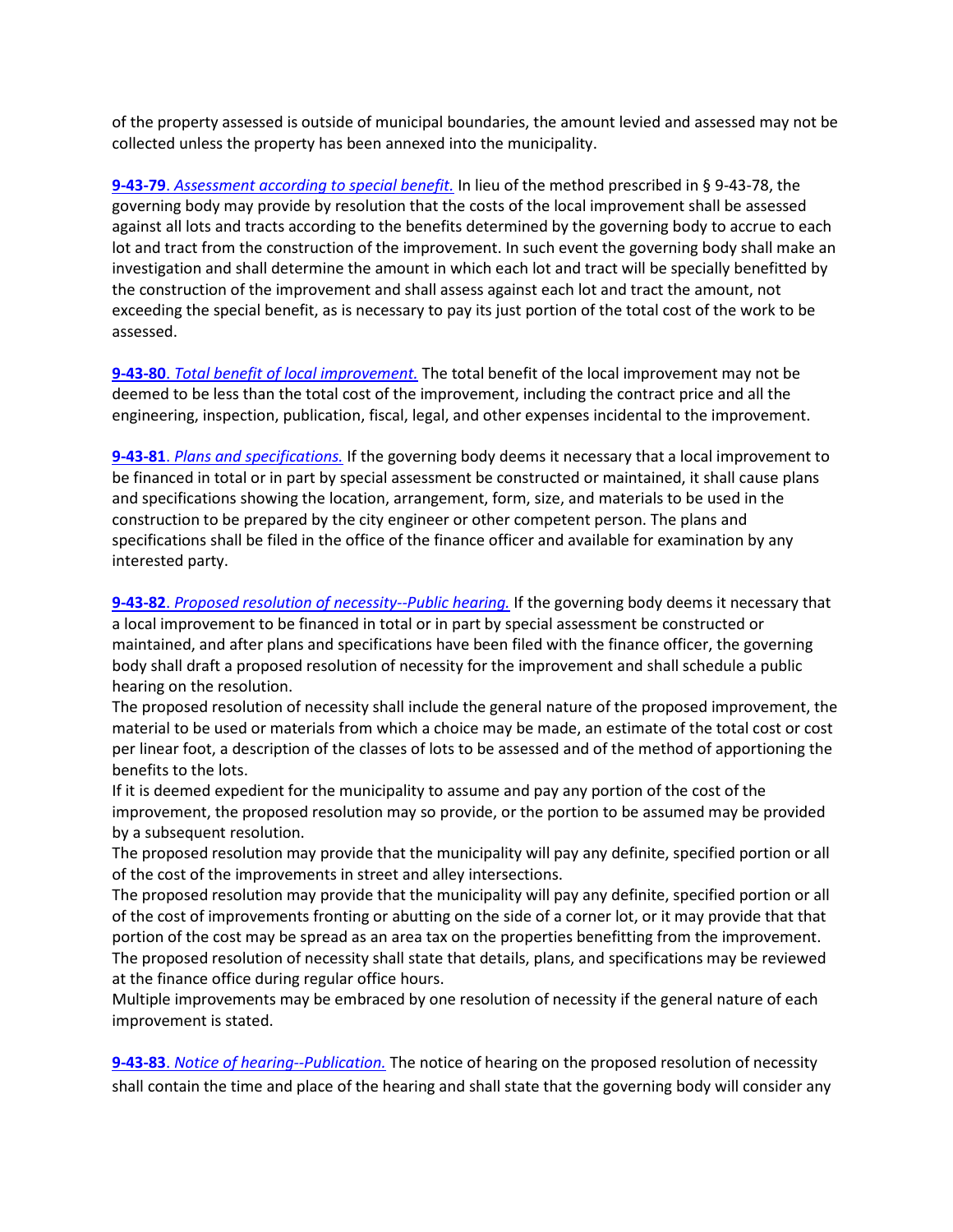objections to the proposed resolution by owners of the property liable to be assessed. Notice of hearing on the proposed resolution of necessity shall be published once, not less than ten nor more than twenty days before the hearing on the resolution of necessity.

**9-43-84**. *[Personal notice of hearing by mail.](http://sdlegislature.gov/Statutes/Codified_Laws/DisplayStatute.aspx?Type=Statute&Statute=9-43-84)* In addition to the published notice, the governing body, not less than ten nor more than twenty days before the hearing on the adoption of the proposed resolution of necessity, shall cause personal notice to be mailed by first class or certified mail to each person owning property liable to be assessed for the improvement, as shown by records kept by the director of equalization. The mailed notice shall contain a copy of the notice of hearing and the proposed resolution of necessity.

**9-43-85**. *[Objections--Adoption--Amendment.](http://sdlegislature.gov/Statutes/Codified_Laws/DisplayStatute.aspx?Type=Statute&Statute=9-43-85)* At the time and place of the hearing required by § 9-43-82, the governing body shall consider any objections to the proposed resolution and may adopt the resolution, with or without amendment. No amendment may be made affecting property of any class not included in the original proposed resolution unless the owner of that property has been given the notice and opportunity to be heard as provided by §§ 9-43-82 to 9-43-84, inclusive.

**9-43-86**. *[Time for construction, contract, levy and collection of assessments.](http://sdlegislature.gov/Statutes/Codified_Laws/DisplayStatute.aspx?Type=Statute&Statute=9-43-86)* Twenty days after publication of the adopted resolution of necessity, unless the referendum is invoked or unless a written protest is filed with the finance officer signed by the owners of more than fifty-five percent of the frontage of the property to be assessed, the governing body may cause the local improvement to be made, may contract for the improvement, and may levy and collect special assessments as provided in this chapter. Upon a two-thirds vote of the governing body, a protest petition may be denied and the governing body may cause the local improvement to be made.

**9-43-87**. *[Assessment roll.](http://sdlegislature.gov/Statutes/Codified_Laws/DisplayStatute.aspx?Type=Statute&Statute=9-43-87)* At any time after the contract is signed, for any local improvement for which special assessments are to be levied, the governing body may make and file in the office of the finance officer an assessment roll showing:

(1) The name of the owner of each lot to be assessed as shown by the assessment roll of the county director of equalization;

(2) The legal description of each parcel of land to be assessed. The division by deeds of platted lots shall be recognized. The legal description of lands included in the assessment roll shall be taken as of the date of the adoption of the resolution of necessity; and

(3) The amount assessed against each lot.

**9-43-88.** *[Lot defined.](http://sdlegislature.gov/Statutes/Codified_Laws/DisplayStatute.aspx?Type=Statute&Statute=9-43-88)* Wherever the term, lot, appears in this chapter, it shall be construed to include tracts or other parcels of land.

**9-43-89.** *[Assessment payable in installments.](http://sdlegislature.gov/Statutes/Codified_Laws/DisplayStatute.aspx?Type=Statute&Statute=9-43-89)* If the assessment is payable in installments, the special assessment roll shall specify the number of installments, the rate of interest that deferred installments shall bear, that the whole assessment or any installment may be paid at any time, and that all installments paid before their respective due dates are deemed paid in inverse order of their due dates.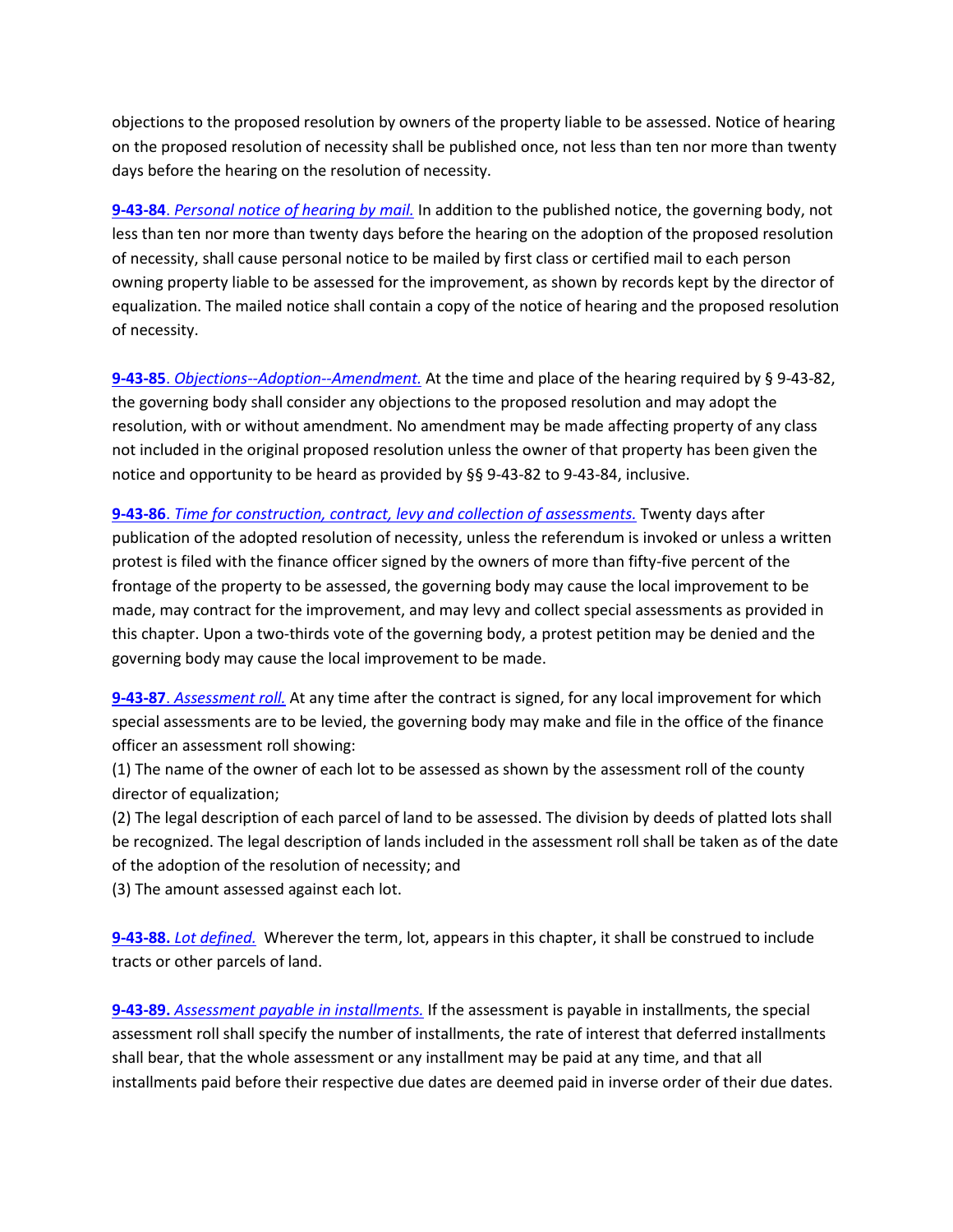**9-43-90.** *[Hearing on assessment roll--Notice.](http://sdlegislature.gov/Statutes/Codified_Laws/DisplayStatute.aspx?Type=Statute&Statute=9-43-90)* Upon the filing of the assessment roll with the finance officer, the governing body shall fix a time and place for hearing on the assessment roll. The finance officer shall publish a notice of the time and place of hearing in the official newspaper not less than ten nor more than twenty days before the date set for the hearing. The notice shall, in general terms, describe the improvement for which the special assessment is levied, the time and place of the hearing, and that the roll will be open for public inspection at the office of the finance officer and shall refer to the special assessment roll for further particulars.

In addition to the publication of the notice of hearing, the finance officer shall mail a copy of the notice, by first class or certified mail, addressed to the owner or owners of any property to be assessed for the improvement at the address shown by the records of the director of equalization. The mailing may not be less than ten nor more than twenty days before the date set for the hearing.

**9-43-91.** *[Approval, equalization, amendment, or rejection of assessment roll.](http://sdlegislature.gov/Statutes/Codified_Laws/DisplayStatute.aspx?Type=Statute&Statute=9-43-91)* At the time and place fixed for the hearing, the governing body shall meet to consider the assessment roll and hear any objections. At the hearing, the governing body may approve, equalize, amend, or reject the assessment roll.

**9-43-92.** *[New roll to be made upon rejection.](http://sdlegislature.gov/Statutes/Codified_Laws/DisplayStatute.aspx?Type=Statute&Statute=9-43-92)* If the governing body rejects the assessment roll, a new one may be made and filed, and notice and hearing shall be held as provided in § 9-43-90.

**9-43-93.** *[List of amended items to be published--Hearing](http://sdlegislature.gov/Statutes/Codified_Laws/DisplayStatute.aspx?Type=Statute&Statute=9-43-93)*. If the governing body equalizes or amends the assessment roll, a list of all items of assessment changed or amended shall be published and notice and hearing shall be held as provided in § 9-43-90.

**9-43-94.** *[Approval and levy of assessment.](http://sdlegislature.gov/Statutes/Codified_Laws/DisplayStatute.aspx?Type=Statute&Statute=9-43-94)* After any corrections in the assessment roll have been made, the governing body by resolution shall approve and levy the assessment, describing the assessment and the local improvement, and providing the dates of the official approval of the assessment roll.

**9-43-95.** *[Resolution to specify payment plan.](http://sdlegislature.gov/Statutes/Codified_Laws/DisplayStatute.aspx?Type=Statute&Statute=9-43-95)* The resolution approving the assessment roll shall also state under which plan the assessment and installments thereof shall be paid as provided by § 9-43-102.

**9-43-96.** *[Appeal of decision--Time for appeal--Notice of appeal.](http://sdlegislature.gov/Statutes/Codified_Laws/DisplayStatute.aspx?Type=Statute&Statute=9-43-96)* The decision of a municipal governing body upon a special assessment roll may be appealed to circuit court. The appeal shall be made within twenty days after publication of a notice that the resolution confirming the special assessment roll has been adopted by filing written notice of the appeal with the municipal finance officer and the clerk of the circuit court in the county in which the real property is situated. The notice of appeal shall describe the property and set forth the objections of the appellant to the special assessment.

**9-43-97.** *[Numbering of each item of assessment.](http://sdlegislature.gov/Statutes/Codified_Laws/DisplayStatute.aspx?Type=Statute&Statute=9-43-97)* Each item of assessment shall be numbered consecutively by the finance officer without regard to date, character of local improvement, or description of property. No number may be duplicated.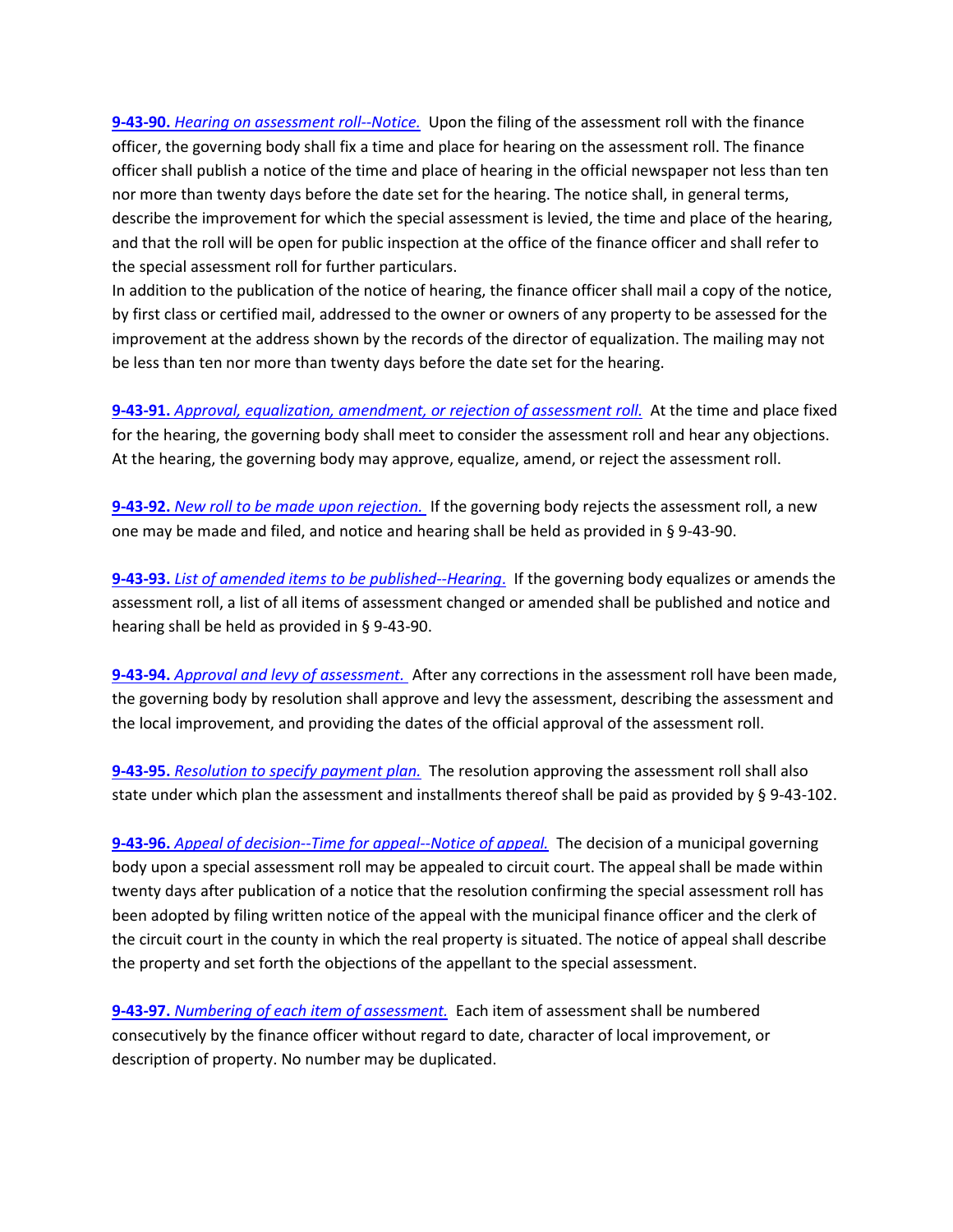**9-43-98.** *[Special record.](http://sdlegislature.gov/Statutes/Codified_Laws/DisplayStatute.aspx?Type=Statute&Statute=9-43-98)* The finance officer shall prepare a special record which shall contain the following:

- (1) A record of all special assessments;
- (2) The consecutive number of the item;
- (3) The date the assessment is due;
- (4) The name of the property owner as provided by the director of equalization;
- (5) The legal description of the property;
- (6) The amount assessed against each lot;
- (7) The character of the improvement for which the assessment is made; and
- (8) The date of payment of each assessment or installment that is paid to the municipality.

The finance officer shall include in the special record a suitable index to the real property against which special assessments have been levied. The finance officer may destroy any record as provided by chapter 1-27.

**9-43-99.** *[Notice of assessment mailed to owners.](http://sdlegislature.gov/Statutes/Codified_Laws/DisplayStatute.aspx?Type=Statute&Statute=9-43-99)* The municipal finance officer shall immediately mail to the owners of each lot, parcel, or piece of land as shown by the special assessment roll, a notice specifying the amount of the assessment, the number of installments, the date of the approval of the assessment roll, and a statement that any number of the installments may be paid without interest at the office of the finance officer within thirty days from the date of approval of the roll, after which the unpaid balance will draw interest at the rate fixed by the governing body from the date of the approval of the assessment roll.

**9-43-100.** *[Continuing lien on property--Exceptions.](http://sdlegislature.gov/Statutes/Codified_Laws/DisplayStatute.aspx?Type=Statute&Statute=9-43-100)* Any special assessment lawfully levied upon real property assessed pursuant to this chapter is a continuing lien on the property as against all persons except the United States and this state. The lien continues for fifteen years from the due date of the last installment.

**9-43-101.** *[Waiver or reduction of special assessments.](http://sdlegislature.gov/Statutes/Codified_Laws/DisplayStatute.aspx?Type=Statute&Statute=9-43-101)* A municipality may waive or reduce special assessments levied against owner-occupied single family dwellings if the head of the household is sixtyfive years of age or older, or is disabled, or if the annual household income does not exceed the federal poverty level as updated annually on the Department of Social Services website. The terms used in this section are defined in § 10-18A-1.

**9-43-102.** *[Resolution to specify payment under Plan One or Plan Two.](http://sdlegislature.gov/Statutes/Codified_Laws/DisplayStatute.aspx?Type=Statute&Statute=9-43-102)* All special assessments are payable under Plan One or Plan Two.

Plan One--Collection by county treasurer.

Plan Two--Collection by municipal finance officer.

Before any contract is let or before bonds are issued for any local improvement for which special assessments are to be levied, the governing body shall provide by resolution or ordinance whether the assessments and installments are payable under Plan One or under Plan Two. The resolution or ordinance may provide for the assessment to be divided into any number of annual installments not exceeding forty.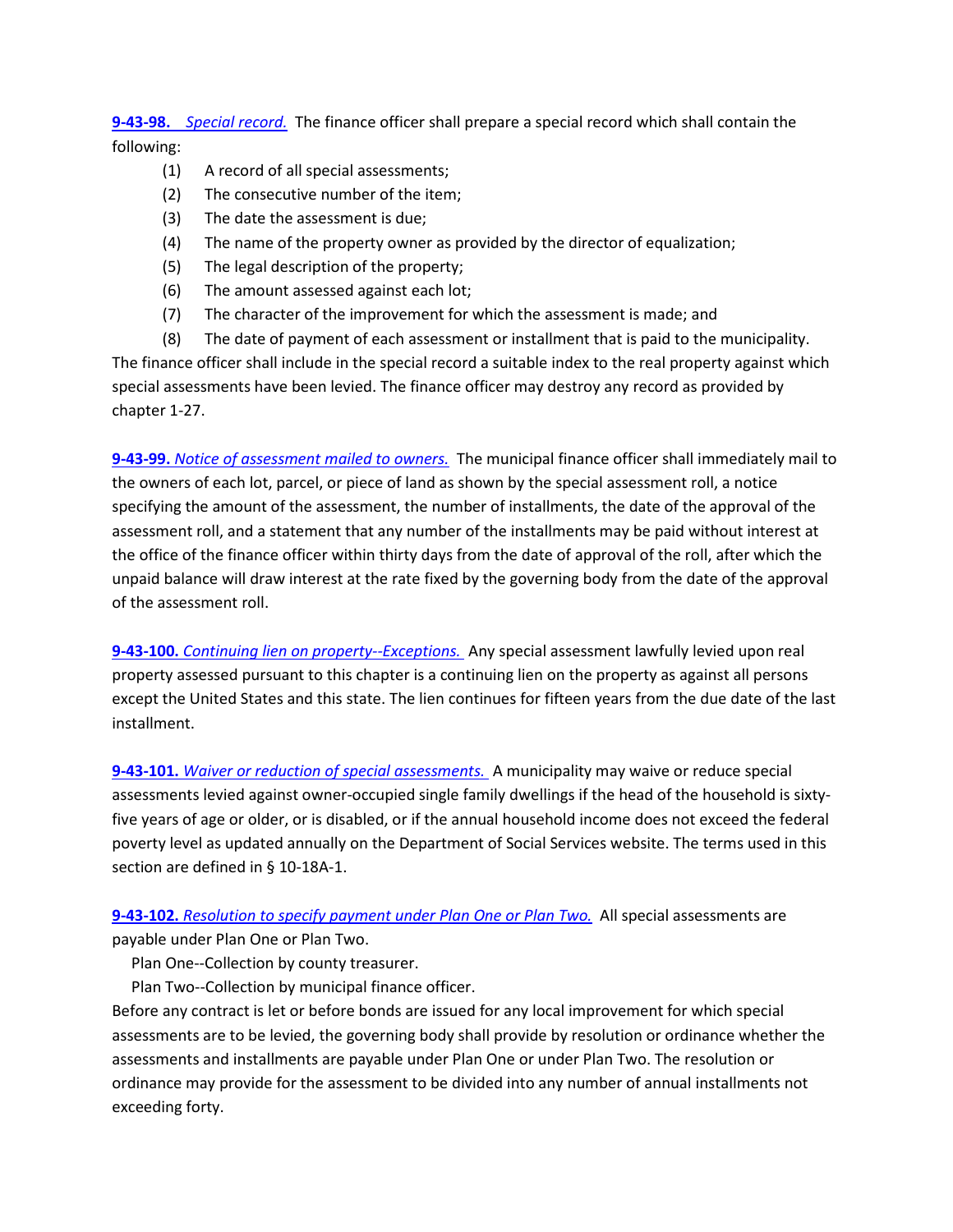**9-43-103.** *[Payment due dates--Interest on unpaid installments.](http://sdlegislature.gov/Statutes/Codified_Laws/DisplayStatute.aspx?Type=Statute&Statute=9-43-103)* The installments of each assessment under Plan One or Plan Two are due and payable, one on January first following the date of approval of the assessment roll, and one on January first of each succeeding year until the entire assessment is paid. The governing body shall fix the interest rate to be borne by unpaid installments.

**9-43-104.** *[Payment without interest or interest to the date of payment.](http://sdlegislature.gov/Statutes/Codified_Laws/DisplayStatute.aspx?Type=Statute&Statute=9-43-104)* Any assessment or installment under Plan One or Plan Two may be paid without interest to the municipal finance officer at any time within thirty days after the approval of the assessment roll. Thereafter, and before the due date of the first installment, the entire assessment remaining, or any number of installments, plus interest from the approval date to the date of payment may be paid to the municipal finance officer. After the due date of the first installment, if the installments that are due together with interest have been paid, any of the remaining installments not yet due may be paid without additional interest to the municipal finance officer. All installments paid before their respective due dates shall be paid in inverse order of their due dates.

**9-43-105.** *[Delivery of assessment roll to county auditor under Plan One.](http://sdlegislature.gov/Statutes/Codified_Laws/DisplayStatute.aspx?Type=Statute&Statute=9-43-105)* Under Plan One, the assessment roll shall be delivered to the county auditor not later than November first next following the date of approval or at the expiration of the thirty-day period for prepayment without interest, whichever is later. Before delivering the assessment roll to the county auditor, the municipal finance officer shall cancel in inverse order of their due dates all installments of any assessment previously paid. After delivery of the assessment role to the county auditor, the municipal finance officer shall promptly notify the county auditor of all installments of assessments paid to the finance officer, and the auditor shall cancel the installments in inverse order of their due dates upon the assessment roll.

**9-43-106.** *[Delivery of assessment roll to county auditor under Plan Two--Notice of payment of delinquent](http://sdlegislature.gov/Statutes/Codified_Laws/DisplayStatute.aspx?Type=Statute&Statute=9-43-106)  [installment.](http://sdlegislature.gov/Statutes/Codified_Laws/DisplayStatute.aspx?Type=Statute&Statute=9-43-106)* Under Plan Two, the finance officer shall deliver no later than November first to the county auditor of the county in which the property assessed is located, all special assessments remaining unpaid that have become delinquent on or before October first. The finance officer shall certify to the county auditor the original amount of the assessment or installment, the amount of accrued interest of the assessment, the name of the property owner as provided by the director of equalization, the character of the improvement for which the assessment was made, and the legal description of the property. The county auditor shall include the delinquent installment and accrued interest in the following year at the time the real property tax is paid and shall certify the installment and interest, together with the general taxes, to the county treasurer for collection pursuant to the provisions of chapter 10-17.

After delivery of the assessment roll to the county auditor, the finance officer shall promptly notify the county auditor of all delinquent installments of assessments paid to the finance officer prior to January first, and the auditor shall cancel the delinquent installment.

**9-43-107.** *[Time for Plan One payment to municipal finance officer.](http://sdlegislature.gov/Statutes/Codified_Laws/DisplayStatute.aspx?Type=Statute&Statute=9-43-107)* No installment under Plan One may be paid to the municipal finance officer on or after January first after certification to the county auditor.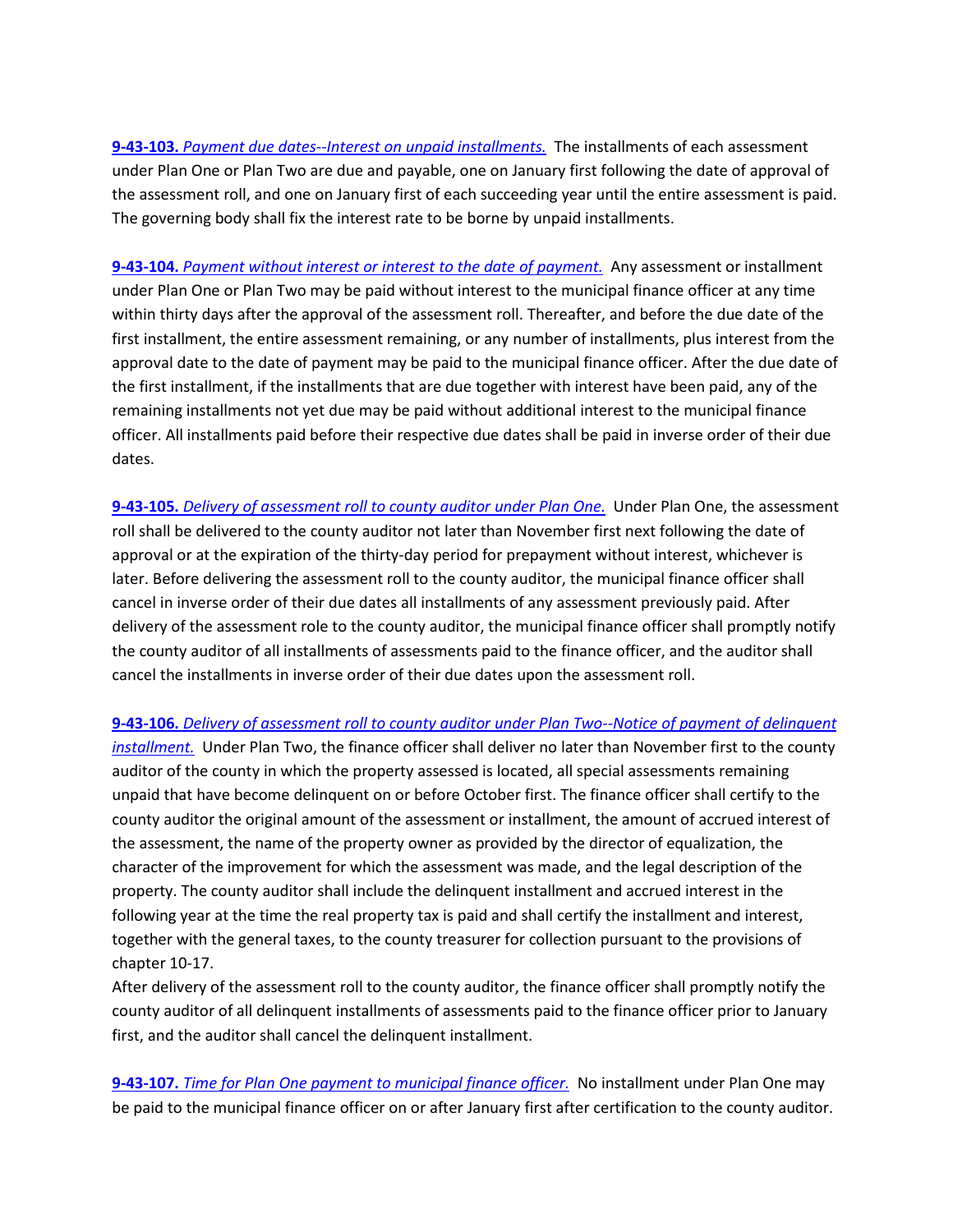## **9-43-108.** *[County auditor to certify installment, interest, and general taxes to the county treasurer for](http://sdlegislature.gov/Statutes/Codified_Laws/DisplayStatute.aspx?Type=Statute&Statute=9-43-108)*

*[collection.](http://sdlegislature.gov/Statutes/Codified_Laws/DisplayStatute.aspx?Type=Statute&Statute=9-43-108)* The county auditor shall include each installment under Plan One, unless advised by the finance officer of the municipality of the prior payment, in the taxes collectible in the year in which the installment is due, upon each parcel of land assessed, including interest upon that installment and all subsequent unpaid installments, at the rate fixed by the governing body. The county auditor shall certify the installment and interest, together with general taxes, to the county treasurer for collection in accordance with chapter 10-17.

**9-43-109.** *[Calculation of interest on installments--Delinquent installments--Penalty.](http://sdlegislature.gov/Statutes/Codified_Laws/DisplayStatute.aspx?Type=Statute&Statute=9-43-109)* The first installment under Plan One or Plan Two shall include interest from the date of approval of the assessment roll with the finance officer of the municipality to May first of the year in which the first installment is due. Each subsequent installment shall include one year's interest. Each of the installments, including interest as provided above, becomes delinquent on May first of the year in which the installment becomes due and shall have interest and penalty added each month at the same rate as provided in § 10-21-23 for delinquent real estate taxes.

**9-43-110.** *[Amount owing by county, municipality, school district, or the state on account of assessments](http://sdlegislature.gov/Statutes/Codified_Laws/DisplayStatute.aspx?Type=Statute&Statute=9-43-110)  [against property within municipality.](http://sdlegislature.gov/Statutes/Codified_Laws/DisplayStatute.aspx?Type=Statute&Statute=9-43-110)* The amount owing by any county, municipality, school district, or the state on account of assessments under Plan One or Plan Two against property within the municipality is payable by the treasurer of the governmental subdivision affected and shall be paid in like installments and with like interest and penalty as provided by law for other assessable real property.

**9-43-111.** *[Payment of proceeds of special assessments under Plan One or delinquent Plan Two.](http://sdlegislature.gov/Statutes/Codified_Laws/DisplayStatute.aspx?Type=Statute&Statute=9-43-111)* All proceeds of special assessments under Plan One or delinquent Plan Two shall be paid to the finance officer of the municipality with the proceeds of other taxes.

**9-43-112.** *[Sale of parcel for nonpayment of taxes and assessments--Redemption.](http://sdlegislature.gov/Statutes/Codified_Laws/DisplayStatute.aspx?Type=Statute&Statute=9-43-112)* If the combined taxes and assessment installments under Plan One or delinquent Plan Two are not paid, the parcel may be sold for all such taxes and assessments in accordance with chapter 10-23. There may be no separate sale as provided in § 10-23-1 but each parcel may be sold for both taxes and special assessments at a single sale, and redemption must be made by payment of all such special assessments and taxes. No tax sale relieves the land from liability for subsequent installments of special assessments.

**9-43-113.** *[County bid to include assessments--Payment and discharge of lien.](http://sdlegislature.gov/Statutes/Codified_Laws/DisplayStatute.aspx?Type=Statute&Statute=9-43-113)* If any such parcel is bid off in the name of the county, the bid shall include the amount of the delinquent installment of special assessments under Plan One or Plan Two. Any parcel may be discharged from the assessments at any time by paying to the county treasurer an amount equal to the then due and past-due installments, with accrued interest, penalty, and cost, if any, and paying to the municipal finance officer all subsequent installments without additional interest; at which point the parcel is relieved from the lien of the assessment.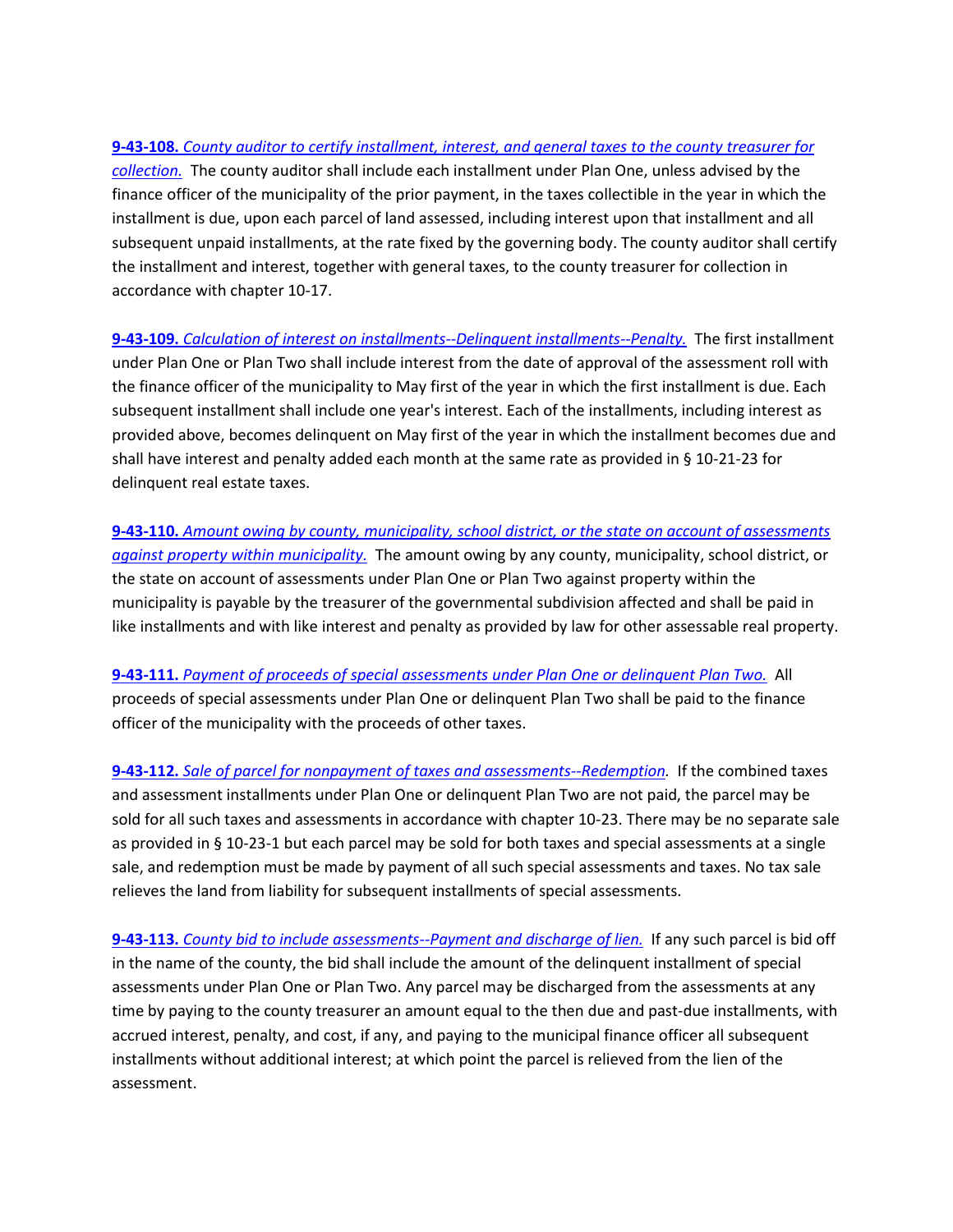**9-43-114.** *[Negotiable bonds to finance local improvement.](http://sdlegislature.gov/Statutes/Codified_Laws/DisplayStatute.aspx?Type=Statute&Statute=9-43-114)* The governing body may provide by ordinance or resolution for the issuance of negotiable bonds without a vote of the voters in an amount not exceeding the entire cost of the local improvement. The bonds shall be issued and sold as provided in chapter 6-8B. However, all bonds shall mature not later than one year after the maturity of the last assessment installment. A single issue may be sold to finance several improvements.

**9-43-115.** *[Fund for payment of cost of improvements.](http://sdlegislature.gov/Statutes/Codified_Laws/DisplayStatute.aspx?Type=Statute&Statute=9-43-115)* All amounts derived from special assessments for all local improvements shall be receipted into the account of the municipality. The proceeds of the sale of bonds issued pursuant to § 9-43-114 shall be placed into a fund and may be used only for the payment of the cost of the improvements. No moneys may be transferred out of the fund until all obligations that are charged against it have been discharged. Thereafter the governing body may transfer any unexpended and unobligated balance to the general fund.

**9-43-116.** *[Transfer of special assessment bonds to general obligation bond sinking fund.](http://sdlegislature.gov/Statutes/Codified_Laws/DisplayStatute.aspx?Type=Statute&Statute=9-43-116)* If general obligation bonds are authorized, issued, and sold and the proceeds expended for the purpose of any local improvements of a type for which assessments may lawfully be levied, and if assessments have been levied on account of such improvements in the manner prescribed by law, special assessment bonds may be issued in anticipation of the collection of the assessments and may be transferred and appropriated to the debt service fund for the general obligation bonds, in reimbursement of all or any part of the sum expended. The amount of bonds transferred and appropriated may not exceed the sum expended, less any portion of the cost of the improvements to be assumed by the municipality. Any assessment bonds not transferred may be sold to third parties to provide additional moneys for financing the improvement.

**9-43-117.** *[Application of moneys received from collection of assessments.](http://sdlegislature.gov/Statutes/Codified_Laws/DisplayStatute.aspx?Type=Statute&Statute=9-43-117)* All moneys received from collections of assessments for any local improvement wholly or partially financed from the proceeds of general obligation bonds shall be applied toward payment of the assessment bonds issued on account thereof, including those held in the debt service fund for the general obligation bonds, in the same manner as if all such assessment bonds were held by third persons.

**9-43-118.** *[Application of moneys collected in debt service fund](http://sdlegislature.gov/Statutes/Codified_Laws/DisplayStatute.aspx?Type=Statute&Statute=9-43-118) for general obligation bonds--Tax levy for [payment of general obligation bonds--Transfer of assessment bonds.](http://sdlegislature.gov/Statutes/Codified_Laws/DisplayStatute.aspx?Type=Statute&Statute=9-43-118)* The moneys collected in and held by the debt service fund for the general obligation bonds shall be applied toward the payment of the general obligation bonds and interest, and the governing body may annually cause to be certified to the county auditor the amount applied. The governing body may direct that the tax levy collectible in the following year for the payment of the bonds be reduced by an amount not exceeding the sum certified. However, the municipality remains obligated to levy general taxes sufficient, together with other resources of the debt service fund, for the prompt payment of all principal and interest due on the general obligation bonds. No assessment bond transferred to any debt service fund pursuant to the provisions of § 9-43-116 may subsequently be transferred to any other fund until the general obligation bonds for which the fund is maintained have been fully paid with interest.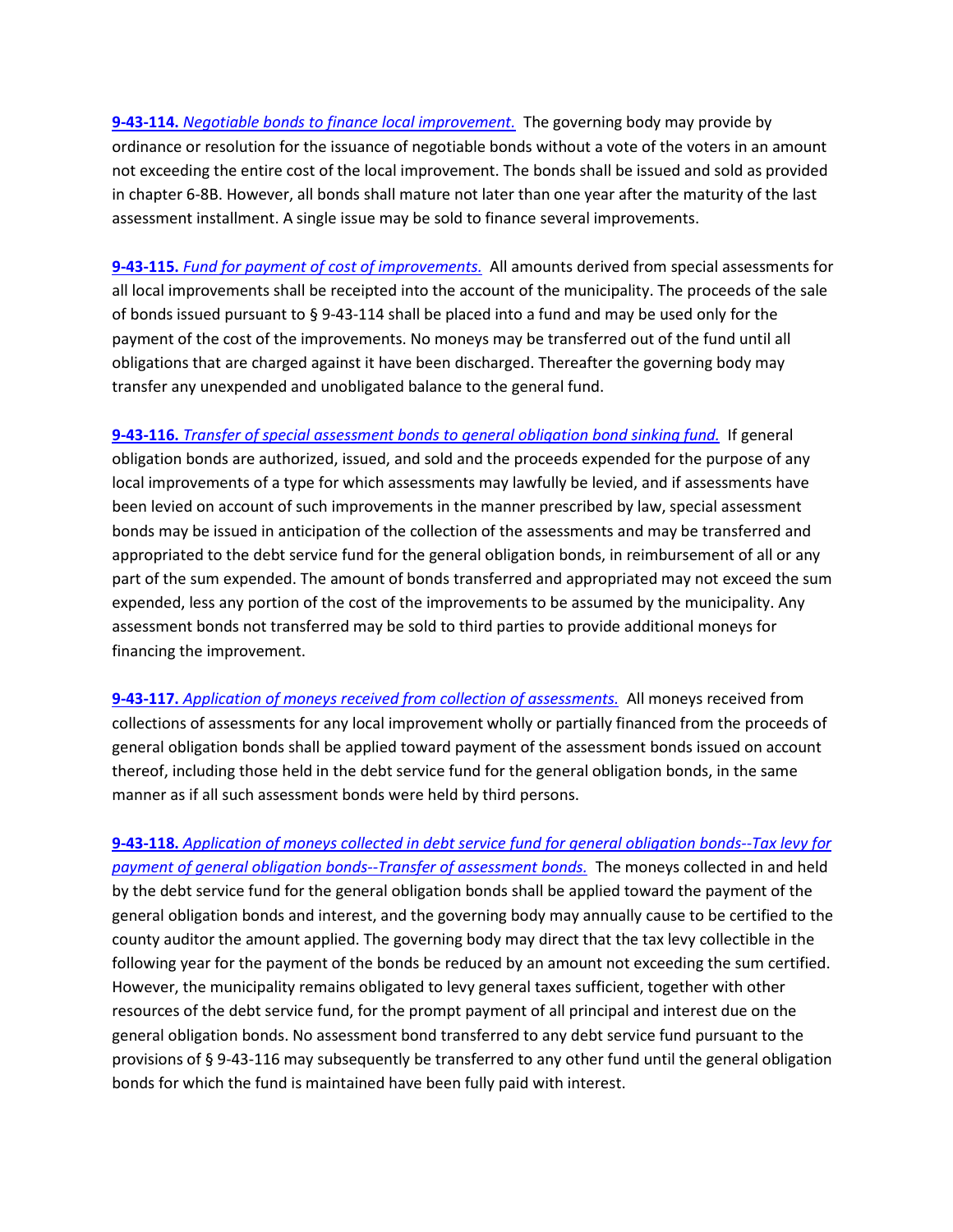**9-43-119.** *[Calculation of net indebtedness of municipality on general obligation bonds.](http://sdlegislature.gov/Statutes/Codified_Laws/DisplayStatute.aspx?Type=Statute&Statute=9-43-119)* The principal amount of all special assessment bonds that are held in any debt service fund and that are not in default as to either principal or interest, as well as other assets of the fund, are deductible from the principal amount of the outstanding general obligation bonds for which the debt service fund is maintained, in determining at any time the net indebtedness of the municipality represented by the general obligation bonds.

**9-43-120.** *[Special assessment accounts--Source of moneys for accounts.](http://sdlegislature.gov/Statutes/Codified_Laws/DisplayStatute.aspx?Type=Statute&Statute=9-43-120)* The governing body may by ordinance or resolution create and maintain special assessment accounts for financing local improvements for which assessments are to be levied. The governing body may provide moneys for the accounts in the annual appropriation ordinance or by transfer of unused balances from other funds in accordance with the provisions of chapter 9-21, or it may provide for the issuance of general obligation bonds for the purpose of creating and maintaining the account after authorization by the voters and in the manner provided by chapter 9-26. Creating and maintaining the account is deemed a single purpose in framing the question to be submitted to the voters.

**9-43-121.** *[Separate fund to pay cost of local improvements.](http://sdlegislature.gov/Statutes/Codified_Laws/DisplayStatute.aspx?Type=Statute&Statute=9-43-121)* A separate fund may be established to be used only to pay, in whole or in part, the cost of local improvements of the type for which the fund has been created and for which assessments are to be levied. Money in the fund may be used both to pay the portion of the cost of the improvement assumed by the municipality and to advance the portion of the cost ultimately to be paid from collections of assessments.

**9-43-122.** *[Transfer of special assessment bonds to special assessment accounts.](http://sdlegislature.gov/Statutes/Codified_Laws/DisplayStatute.aspx?Type=Statute&Statute=9-43-122)* Special assessment bonds may be transferred and appropriated to the special assessment accounts in the same manner and to the same extent as provided in § 9-43-116 for the transfer of the bonds to general obligation bond sinking funds. All collections of assessments for assessment bonds transferred shall be held in and used only for the purposes of debt retirement.

**9-43-123.** *[Transfer of excess assets to sinking fund for general obligation bonds issued to create and](http://sdlegislature.gov/Statutes/Codified_Laws/DisplayStatute.aspx?Type=Statute&Statute=9-43-123)  [maintain special assessments.](http://sdlegislature.gov/Statutes/Codified_Laws/DisplayStatute.aspx?Type=Statute&Statute=9-43-123)* If the governing body determines that the cash, assessment bonds, and any other investments held in the special assessment accounts are in excess of amounts required for financing contemplated future local improvements, it may transfer all or any part of the assets to the sinking fund for any outstanding general obligation bonds issued to create and maintain special assessments. The transfer is irrevocable, and the principal amount of all assessment bonds transferred that are not in default as to principal or interest, together with the other assets of the sinking fund, are deductible from the principal amount of the general obligation bonds in determining the net indebtedness of the municipality.

**9-43-124.** *[Restriction on transfer of special assessment moneys to other municipal fund.](http://sdlegislature.gov/Statutes/Codified_Laws/DisplayStatute.aspx?Type=Statute&Statute=9-43-124)* No special assessment moneys may be transferred to any other fund of the municipality until all general obligation bonds issued to create or maintain the special assessments have been fully paid with interest.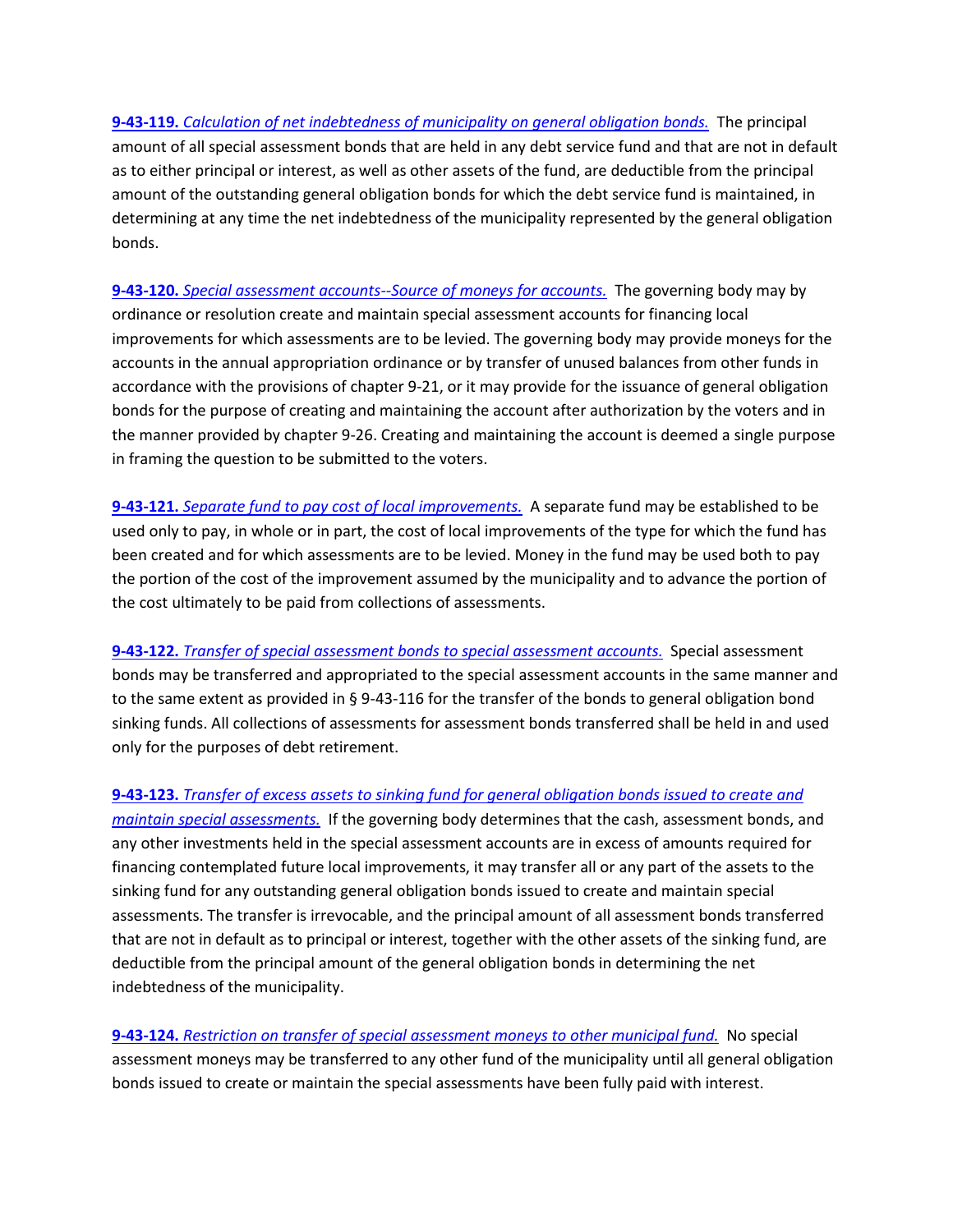**9-43-125.** *[Restriction on injunctions--Time for commencing action on assessment.](http://sdlegislature.gov/Statutes/Codified_Laws/DisplayStatute.aspx?Type=Statute&Statute=9-43-125)* No injunction restraining the making of any local improvement under the provisions of this chapter may be issued after the letting of the contract. No action or proceedings may be commenced or maintained in any court attacking the validity of the proceedings for special assessments up to and including the approval of the assessment roll or questioning the amount of the assessment unless the action is commenced within twenty days after the publication of the resolution approving the assessment roll and notice that assessments are due and payable as provided in § 9-43-99.

**9-43-126.** *[Action challenging assessment to resolve all issues in one proceeding.](http://sdlegislature.gov/Statutes/Codified_Laws/DisplayStatute.aspx?Type=Statute&Statute=9-43-126)* If any action or proceeding is commenced and maintained in any court to restrain the collection of any assessment levied for any municipal local improvement, to recover any such assessment previously paid, to recover the possession or title of any real property sold for such an assessment, to invalidate or cancel any deed or grant thereof for such an assessment, or to restrain or delay the payment of any such assessment, the true and just amount of the assessment due upon the property shall be ascertained and judgment shall be rendered for the assessment, making the assessment a lien upon the property and authorizing execution or process to issue for the collection of the assessment by a sale of the property. If in the opinion of the court the assessment has been rendered void or voidable by any act or omission, the court may order that a reassessment be made under the provisions of §§ 9-43-134 and 9-43-135. The court may require the payment of the assessment as a condition for granting such relief, or declare by its judgment that the assessment is a lien upon the property, and authorize the issuing of execution or proper process for its collection by a sale of the property, to the end that the whole matter may be adjudicated in the one action or proceeding and the proper proportion or ratio of the assessment be paid by the property owner. The cost of such an action or proceeding shall be taxed as the court may direct.

**9-43-127.** Districts for construction and [maintenance of local improvements.](http://sdlegislature.gov/Statutes/Codified_Laws/DisplayStatute.aspx?Type=Statute&Statute=9-43-127) The governing body of any municipality may establish one or more districts for the construction and maintenance of local improvements. The governing body may establish or modify the boundary of the district, construct improvements or portions of improvements, and assess the cost of the improvement to the property within the district as provided in this chapter.

**9-43-128.** *[Plan for local improvement district.](http://sdlegislature.gov/Statutes/Codified_Laws/DisplayStatute.aspx?Type=Statute&Statute=9-43-128)* If the governing body deems it necessary to establish a local improvement district, the governing body shall have a plan of the district prepared by the city engineer or other competent person, showing the boundaries of the district and lots or parts of lots included in the district. The plan shall be filed in the office of the finance officer for public inspection. No district need be established for the purpose of constructing or maintaining any improvement.

**9-43-129.** *[Publication of notice of plan for local improvement district--Public hearing.](http://sdlegislature.gov/Statutes/Codified_Laws/DisplayStatute.aspx?Type=Statute&Statute=9-43-129)* Upon filing of the plan, a notice signed by the finance officer shall be published once stating that a plan for a public district, bounded as described in the notice and designated by number has been prepared and is on file in the office of the finance officer. The notice shall state that all persons owning property or interested in any real estate in the district may examine the notice during regular office hours and may file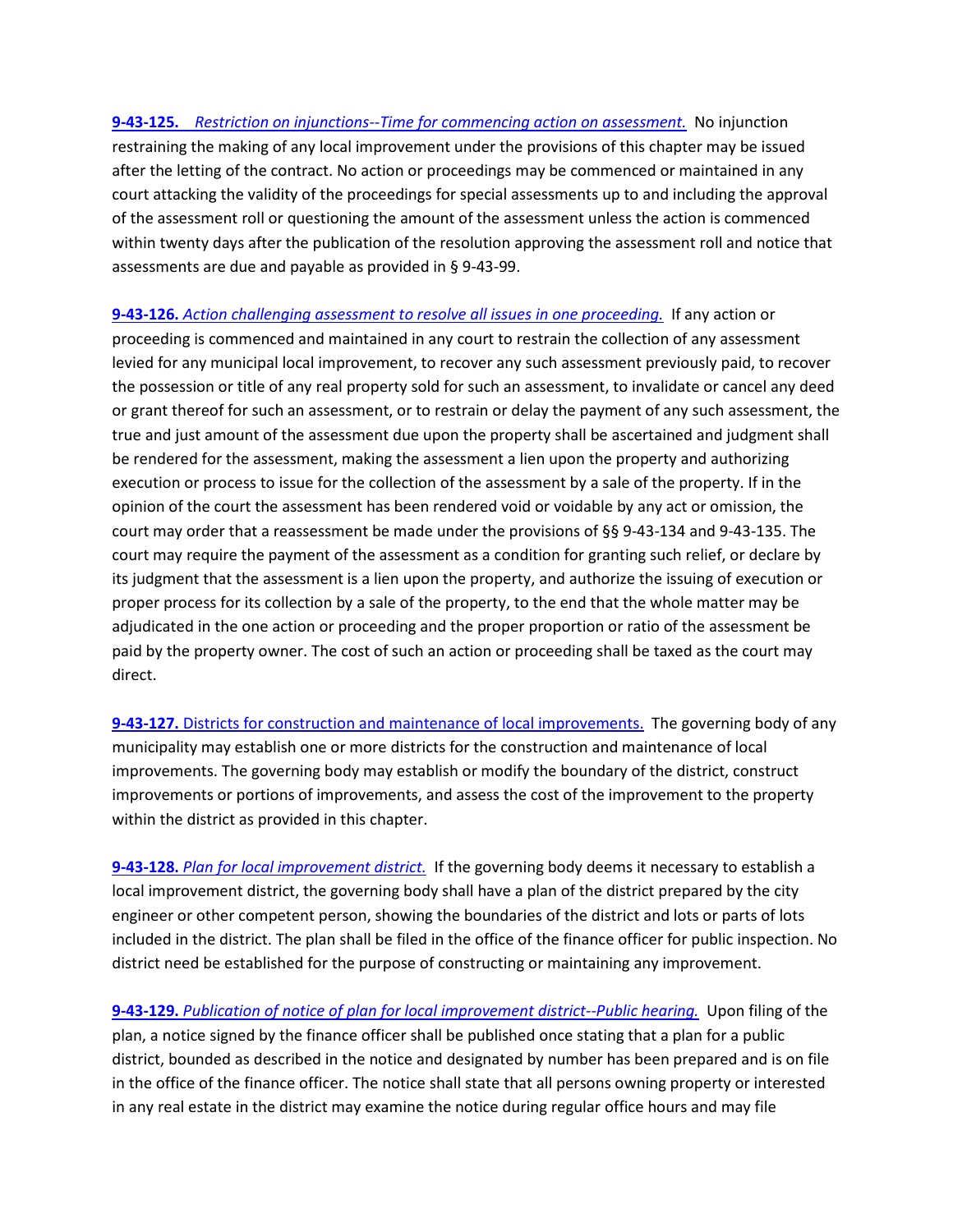objections within ten days after the publication of the notice, and that on the date stated the governing body will hold a public hearing at a place named to consider any objections, at which time all persons may be heard. The notice shall be published once, and the hearing may not be less than ten nor more than twenty days after publication.

**9-43-130.** *[Approval, modification or rejection of plan.](http://sdlegislature.gov/Statutes/Codified_Laws/DisplayStatute.aspx?Type=Statute&Statute=9-43-130)* At the hearing, the governing body shall consider any objections and may by resolution approve and adopt the proposed plan or change it in such manner as it may deem necessary. The governing body may adopt and approve the plan or may reject the plan and order a new plan prepared in accordance with §§ 9-43-81 and 9-43-82.

**9-43-131.** *[Lots in district liable for assessments upon approval of plan.](http://sdlegislature.gov/Statutes/Codified_Laws/DisplayStatute.aspx?Type=Statute&Statute=9-43-131)* When a resolution adopting and approving a local improvement district plan takes effect, the plan shall be numbered and filed in the office of the finance officer and shall then constitute the plan of the district, and the lots contained in the district are liable to assessment for the construction of improvements within the district in the same manner as other assessed property not within a district and in accordance with the provisions of this chapter.

**9-43-132.** *[Apportionment of costs according to benefits accruing to lots.](http://sdlegislature.gov/Statutes/Codified_Laws/DisplayStatute.aspx?Type=Statute&Statute=9-43-132)* The total cost, or any portion of the cost that is assessable against all the real property within any district or area benefited by the local improvement, may be apportioned according to the benefits to accrue to each lot or tract, as determined by the governing body. In determining benefits to a district or area, the governing body shall determine the amount in which each lot or tract located within the district or area will be benefited by the construction of the improvement, and shall assess against each lot or tract that amount, not exceeding its special benefit, as is necessary to pay its just portion of the total cost of the work to be assessed.

**9-43-133.** *[Lots subject to assessment both as fronting and abutting property and as property benefited.](http://sdlegislature.gov/Statutes/Codified_Laws/DisplayStatute.aspx?Type=Statute&Statute=9-43-133)* If any lot is subject to assessment both as fronting and abutting property and as property within the district or area benefited by the local improvement, the sum of both assessments may be the amount to be stated in the assessment roll against each such lot.

**9-43-134.** *[New assessment or reassessment for irregularities.](http://sdlegislature.gov/Statutes/Codified_Laws/DisplayStatute.aspx?Type=Statute&Statute=9-43-134)* If any special assessment for any local improvement is set aside for irregularity in the proceedings or declared void by reason of noncompliance with the provisions of law when ordering or letting the work or making the assessment, or if the collection of any portion of the assessment has been restrained or enjoined, or if any special assessment made upon any lot has been set aside or in any manner rendered or found to be ineffectual, the governing body may make a new assessment or reassessment. The governing body may collect the assessment or reassessment in the manner provided for the collection of the original assessment, to an amount not exceeding the amount of the original assessment, to bear interest at the rate provided by the governing body for unpaid installments of the original assessment from the date of approval of the assessment roll.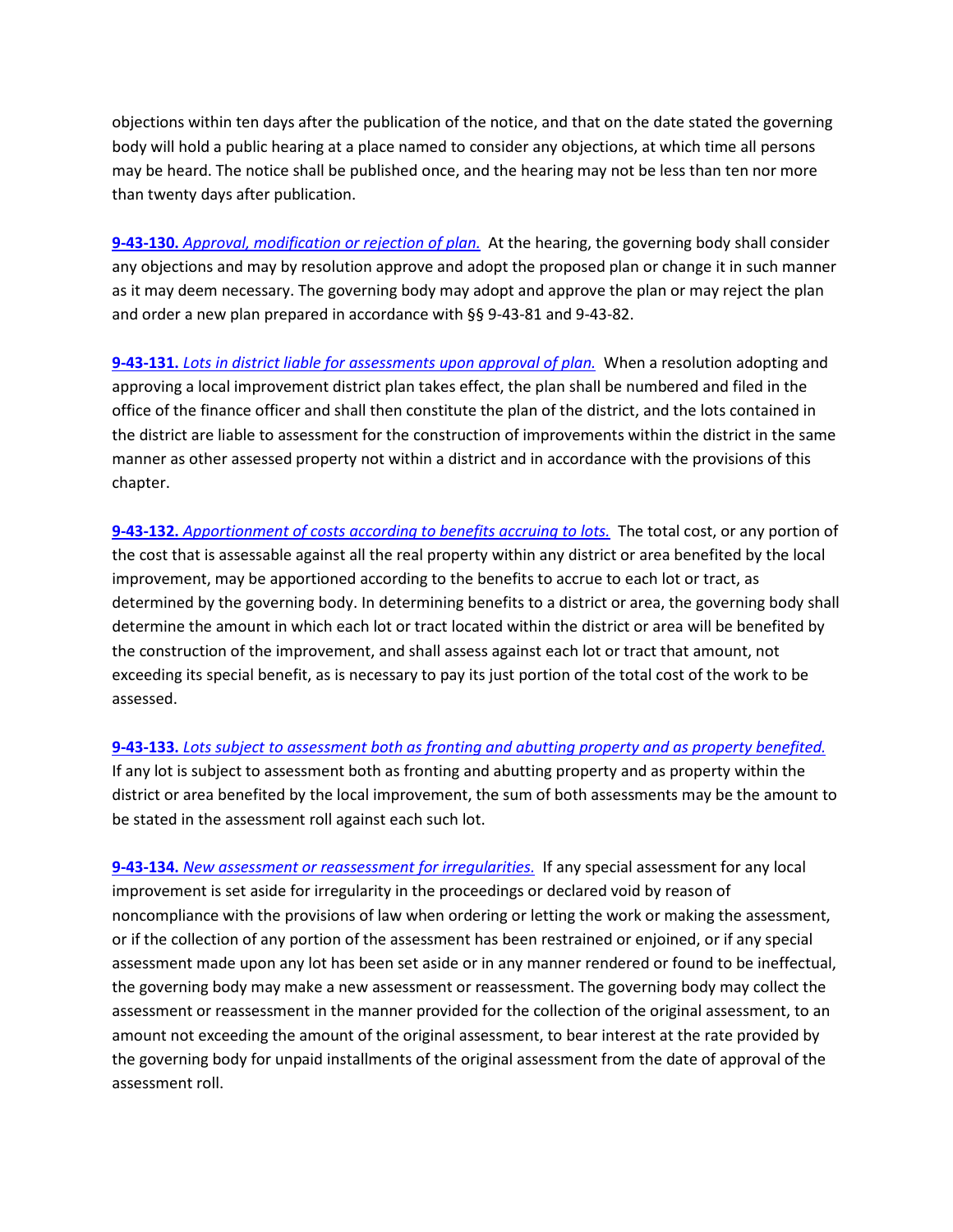**9-43-135.** *[Notice of reassessment.](http://sdlegislature.gov/Statutes/Codified_Laws/DisplayStatute.aspx?Type=Statute&Statute=9-43-135)* If any reassessment is required, the governing body shall appoint a time for making the reassessment. The finance officer shall give ten days' notice to the owner of any lot to be reassessed, by mail addressed to the owner's last mailing address as shown by the records of the director of equalization, and shall publish notice of the reassessment once not less than ten nor more than twenty days before the time set for the reassessment. After publication of the approved resolution, the governing body may proceed with the levying and forwarding for the collection of special assessments.

**9-43-136.** *[Assessment of additional cost of improvement--Public hearing.](http://sdlegislature.gov/Statutes/Codified_Laws/DisplayStatute.aspx?Type=Statute&Statute=9-43-136)* If the assessment originally levied, together with any sum to be paid by the municipality from its general fund or from the proceeds of general obligation bonds, is insufficient to pay the total cost of the improvement, the governing body may assess the additional cost to each lot in the same proportion as provided in the original assessment roll, after public hearing in the same manner as required for the adoption of the original assessment roll. The governing body shall adopt a resolution proposing to increase the special assessment contained in the original special assessment roll by the proportion it determines to be sufficient to pay the total cost of the improvement. The resolution, notice of hearing, and hearing procedures shall be carried out as provided in § 9-43-90. The amount by which each assessment is increased shall be collected by the same procedure and at the same time as the original assessment. However, if any installment of the original assessment has been paid before the levy of the supplemental assessment, the amount of the increase shall be added to the balance unpaid and becomes payable with and as a part of the remaining installments. Interest shall be computed in the same manner as provided for in the original assessment.

**9-43-137.** *[Federal loans.](http://sdlegislature.gov/Statutes/Codified_Laws/DisplayStatute.aspx?Type=Statute&Statute=9-43-137)* If public moneys are made available by loan from any federal source to the state, an agency of state government, a public body created by the state, or a political subdivision of the state for the direct or indirect aid of landowners or owners of real property in the public or private improvement of their property in a manner specified by competent federal, state, or local authority, the owners are entitled to retire their obligations for the improvements in like pro rata installments over the same period of time as the loan of federal moneys will be retired, or, if permissible, to accelerate the installments as they are able, and at the same rate of interest as the loan of federal moneys to the state, state agency, public body, or political subdivision of the state. However, if the loan of federal moneys requires different or more stringent terms be met by the owners with regard to time period, installments, or rate of interest, then the terms allowed shall be the most liberal possible that still comply with the federal requirements.

The provisions of this section, in a proper case, are in lieu of assessment under any other law granting power to assess for property improvement.

**9-43-138.** *[Special maintenance fee.](http://sdlegislature.gov/Statutes/Codified_Laws/DisplayStatute.aspx?Type=Statute&Statute=9-43-138)* The governing body prior to the assessment of real property within the municipality for the next fiscal year, may levy, annually, for the purpose of maintaining or repairing public improvements, a special maintenance fee upon the lots fronting and abutting any improvements within the municipality that are maintained by the municipality. The governing body prior to the assessment of real property may, by resolution, designate the lot or portion of lots against which the fee is to be levied and the amount of the fee to be assessed against each lot or portions of lots for such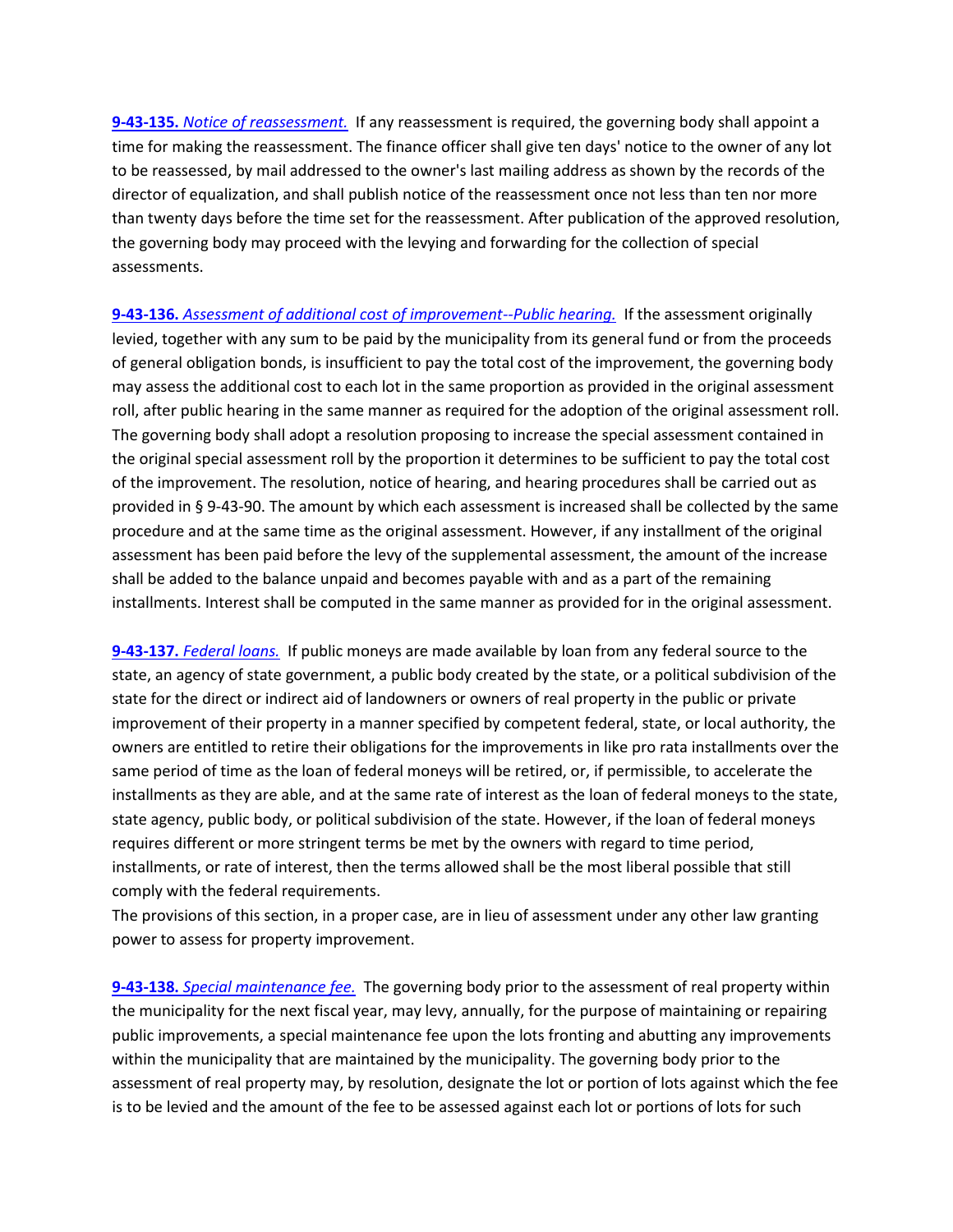purposes, or may apportion the fee pursuant to § 46A-10B-20. The governing body may directly bill the affected property owner for the fee in a manner determined by the municipality, or the governing body may require the county treasurer to add the fee assessed to the general assessment against the property and certify the fee assessed together with the regular assessment to the county auditor to be collected in the same manner as municipal taxes are collected for general purposes. The fee assessed is subject to review and equalization the same as assessments or taxes for general purposes.

**9-43-139.** *[Application of chapter.](http://sdlegislature.gov/Statutes/Codified_Laws/DisplayStatute.aspx?Type=Statute&Statute=9-43-139)* The provisions of this chapter do not apply to chapters 9-53, 9-55, or 21-10.